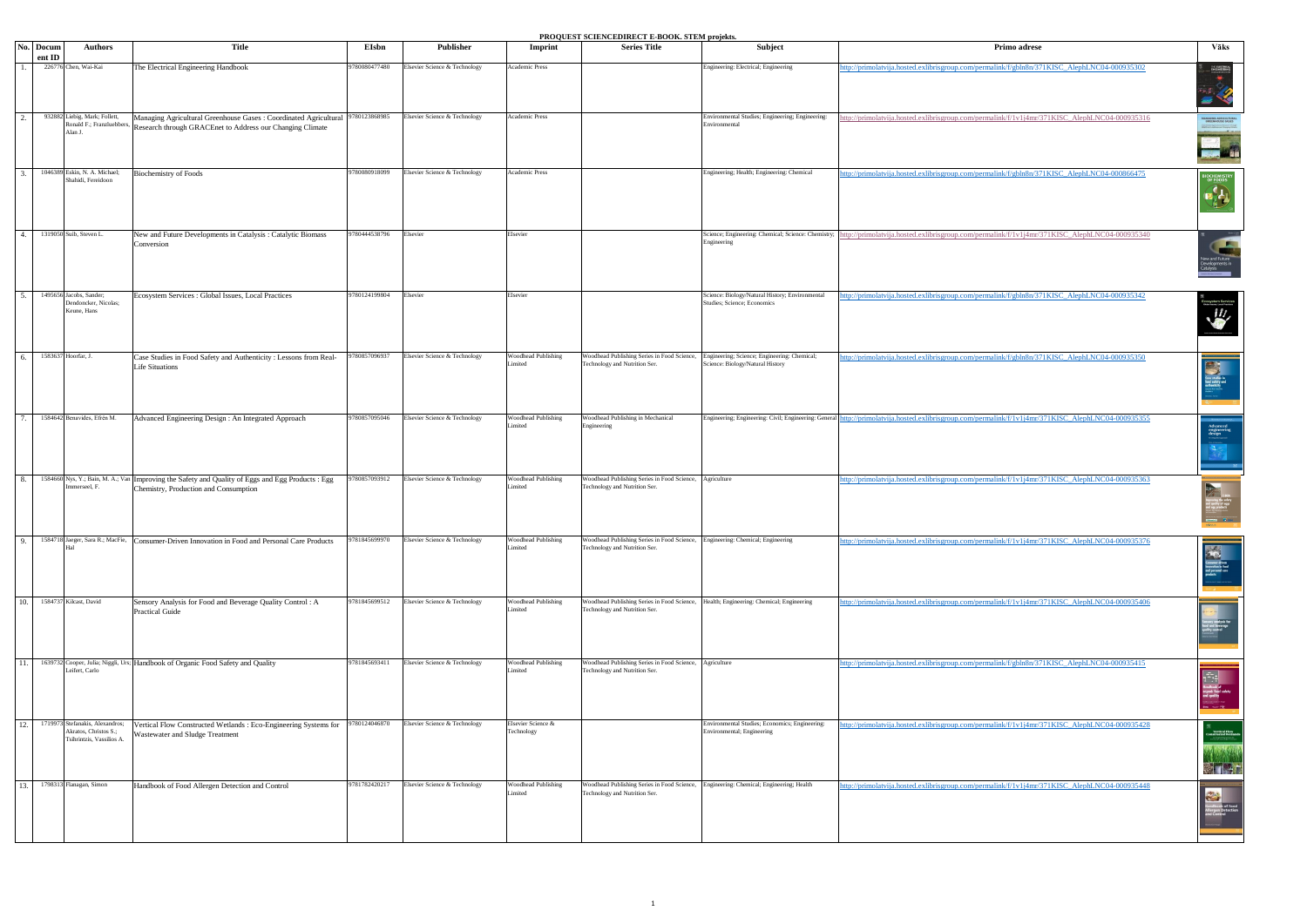**PROQUEST SCIENCEDIRECT E-BOOK. STEM projekts.**

|                   | No. Docum         | <b>Authors</b>                                                                    | Title                                                                                                 | <b>EIsbn</b>  | <b>Publisher</b>              | Imprint                               | T ROQUEST SCIENCEDIRECT E-BOOR. STEM PIOJEKIS.<br><b>Series Title</b>                                                   | Subject                                                                                                               | Primo adrese                                                                                  | Vāks                                                                                                                                                                                                                                                                                                                                                |
|-------------------|-------------------|-----------------------------------------------------------------------------------|-------------------------------------------------------------------------------------------------------|---------------|-------------------------------|---------------------------------------|-------------------------------------------------------------------------------------------------------------------------|-----------------------------------------------------------------------------------------------------------------------|-----------------------------------------------------------------------------------------------|-----------------------------------------------------------------------------------------------------------------------------------------------------------------------------------------------------------------------------------------------------------------------------------------------------------------------------------------------------|
|                   | ent ID            |                                                                                   |                                                                                                       |               |                               |                                       |                                                                                                                         |                                                                                                                       |                                                                                               |                                                                                                                                                                                                                                                                                                                                                     |
| 14.               | 1934468 Sofos, J. |                                                                                   | Advances in Microbial Food Safety : Volume 2                                                          | 9781782421153 | Elsevier Science & Technology | <b>Woodhead Publishing</b><br>imited  | Woodhead Publishing Series in Food Science,<br>Technology and Nutrition Ser.                                            | Engineering; Science: Biology/Natural History;<br>Engineering: Chemical; Science                                      | http://primolatvija.hosted.exlibrisgroup.com/permalink/f/1v1j4mr/371KISC_AlephLNC04-000935456 |                                                                                                                                                                                                                                                                                                                                                     |
| 15.               |                   | 1934471 Delarue, J.; Lawlor, B.;<br>Rogeaux, M.                                   | Rapid Sensory Profiling Techniques : Applications in New Product<br>Development and Consumer Research | 9781782422587 | Elsevier Science & Technology | <b>Woodhead Publishing</b><br>imited  | Woodhead Publishing Series in Food Science, Health; Engineering; Engineering: Chemical<br>Technology and Nutrition Ser. |                                                                                                                       | http://primolatvija.hosted.exlibrisgroup.com/permalink/f/1v1j4mr/371KISC_AlephLNC04-000935497 | 4.4                                                                                                                                                                                                                                                                                                                                                 |
| 16.               |                   | 1935867 Klemes, Jiri                                                              | Assessing and Measuring Environmental Impact and Sustainability                                       | 9780128022337 | Elsevier Science & Technology | Butterworth-Heinemann                 |                                                                                                                         | Economics; Engineering: Environmental;<br>Environmental Studies; Engineering                                          | http://primolatvija.hosted.exlibrisgroup.com/permalink/f/1jjvjdc/371KISC AlephLNC04-000935512 | $\begin{picture}(130,10) \put(0,0){\line(1,0){15}} \put(15,0){\line(1,0){15}} \put(15,0){\line(1,0){15}} \put(15,0){\line(1,0){15}} \put(15,0){\line(1,0){15}} \put(15,0){\line(1,0){15}} \put(15,0){\line(1,0){15}} \put(15,0){\line(1,0){15}} \put(15,0){\line(1,0){15}} \put(15,0){\line(1,0){15}} \put(15,0){\line(1,0){15}} \put(15,0){\line($ |
| 17.               |                   | 1956554 Scotter, Michael J.                                                       | Colour Additives for Foods and Beverages : Development, Safety<br>and Applications                    | 781782420200  | Elsevier Science & Technology | <b>Woodhead Publishing</b><br>imited  | Technology and Nutrition Ser.                                                                                           | Woodhead Publishing Series in Food Science, Engineering: Chemical; Health; Engineering; Social<br>Science             | ttp://primolatvija.hosted.exlibrisgroup.com/permalink/f/1jjvjdc/371KISC_AlephLNC04-000935533  | Colour Adams<br>Colour Adams<br>for Foods                                                                                                                                                                                                                                                                                                           |
| 18.               |                   | 1983595 Najafpour, Ghasem                                                         | Biochemical Engineering and Biotechnology                                                             | 9780444633774 | Elsevier Science & Technology | Elsevier Science &<br>Technology      |                                                                                                                         | Engineering: Chemical; Engineering                                                                                    | http://primolatvija.hosted.exlibrisgroup.com/permalink/f/1jjvjdc/371KISC_AlephLNC04-000935547 |                                                                                                                                                                                                                                                                                                                                                     |
| <sup>19</sup> .   |                   | 2055020 Davis, D. Allen                                                           | Feed and Feeding Practices in Aquaculture                                                             | 9780081005071 | Elsevier Science & Technology | <b>Woodhead Publishing</b><br>imited  | Woodhead Publishing Series in Food Science, Agriculture<br>Technology and Nutrition Ser.                                |                                                                                                                       | http://primolatvija.hosted.exlibrisgroup.com/permalink/f/1jjvjdc/371KISC_AlephLNC04-000935566 | 露                                                                                                                                                                                                                                                                                                                                                   |
| 20.               |                   | 2086750 Galanakis, Charis M.                                                      | Food Waste Recovery: Processing Technologies and Industrial<br>Techniques                             | 780128004197  | Elsevier Science & Technology | Academic Press                        |                                                                                                                         | Engineering: Chemical; Business/Management;<br>Engineering                                                            | http://primolatvija.hosted.exlibrisgroup.com/permalink/f/1jjvjdc/371KISC_AlephLNC04-000935597 | Food Waste<br>Recovery<br>统                                                                                                                                                                                                                                                                                                                         |
| 21.               |                   | 2122443 Rao, Marepalli B.;<br>Govindaraju, Venu; Rao,<br>C. R.; Raghavan, Vijay V | <b>Big Data Analytics</b>                                                                             | 9780444634979 | Elsevier Science & Technology | North Holland                         | Handbook of Statistics Ser.                                                                                             | Computer Science/IT; Engineering; Engineering:<br>Electrical                                                          | http://primolatvija.hosted.exlibrisgroup.com/permalink/f/1v1j4mr/371KISC_AlephLNC04-000935603 | $\frac{\mathop{\mathsf{handbook of}}}{\mathop{\mathsf{statistics}} 33}$                                                                                                                                                                                                                                                                             |
| 22.               |                   | 2197272 Watson, Ronald Ross;<br>Preedy, Victor R.                                 | Genetically Modified Organisms in Food : Production, Safety,<br>Regulation and Public Health          | 9780128025307 | Elsevier Science & Technology | Academic Press                        |                                                                                                                         | Engineering; Engineering: Chemical                                                                                    | http://primolatvija.hosted.exlibrisgroup.com/permalink/f/1v1j4mr/371KISC AlephLNC04-000935612 | 白藝                                                                                                                                                                                                                                                                                                                                                  |
| $\overline{23}$ . |                   | 4003916 Preedy, Victor R.                                                         | Essential Oils in Food Preservation, Flavor and Safety                                                | 9780124166448 | Elsevier Science & Technology | Academic Press                        |                                                                                                                         | Engineering; Engineering: Chemical                                                                                    | http://primolatvija.hosted.exlibrisgroup.com/permalink/f/1jjvjdc/371KISC_AlephLNC04-000935617 |                                                                                                                                                                                                                                                                                                                                                     |
| 24.               |                   | 4098038 Sanders, Thomas                                                           | Functional Dietary Lipids: Food Formulation, Consumer Issues and<br>Innovation for Health             | 9781782422570 | Elsevier Science & Technology | <b>Woodhead Publishing</b><br>Limited | Technology and Nutrition Ser.                                                                                           | Woodhead Publishing Series in Food Science, Science; Science: Biology/Natural History; Science:<br>Anatomy/Physiology | ttp://primolatvija.hosted.exlibrisgroup.com/permalink/f/1jjvjdc/371KISC_AlephLNC04-000935630  | X                                                                                                                                                                                                                                                                                                                                                   |
| 25.               |                   | 4179311 Rashid, Muhammad H.                                                       | Electric Renewable Energy Systems                                                                     | 9780128006368 | Elsevier Science & Technology | Academic Press                        |                                                                                                                         | Engineering: Environmental; Engineering;<br>Engineering: Electrical                                                   | http://primolatvija.hosted.exlibrisgroup.com/permalink/f/1jjvjdc/371KISC_AlephLNC04-000935668 | $\bigoplus_{\lambda_0,\ldots,\lambda_{\ell_0}\in\mathbb{R}^{2d},\ldots}$<br>竹                                                                                                                                                                                                                                                                       |
| 26.               |                   |                                                                                   | 4202633 Barros-Velazquez, Jorge Antimicrobial Food Packaging                                          | 9780128008102 | Elsevier Science & Technology | Academic Press                        |                                                                                                                         | Engineering: Chemical; Engineering                                                                                    | http://primolatvija.hosted.exlibrisgroup.com/permalink/f/1jjvjdc/371KISC_AlephLNC04-000935676 | <b>Antimicrobial</b><br>Food Packaging                                                                                                                                                                                                                                                                                                              |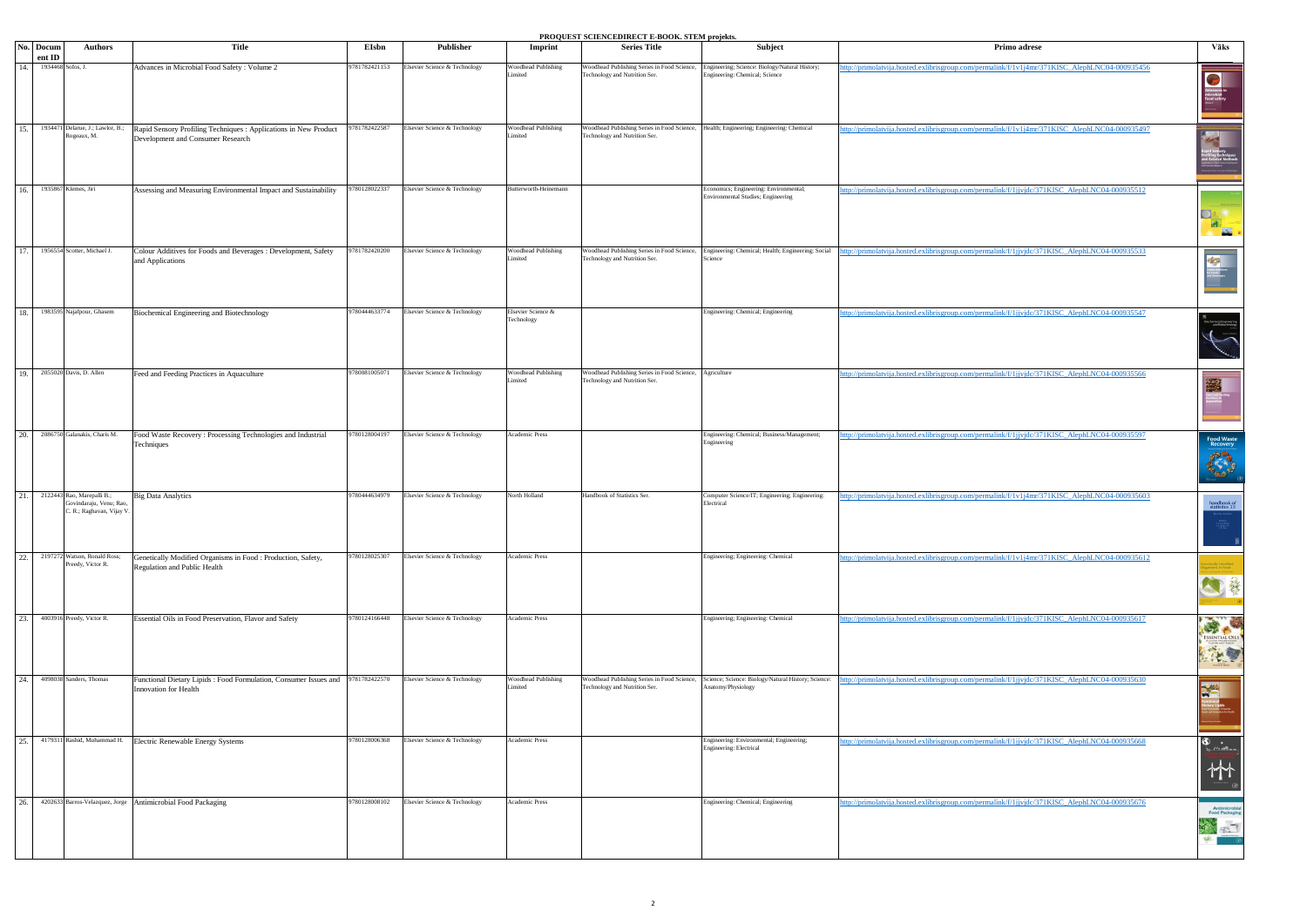|     |                                                         |                                                                                                 |               |                               |                                | <b>FROQUEST SCIENCEDINECT E-BOOK. STEM PROFINS.</b>                          |                                                                      |                                                                                               |                                                                    |
|-----|---------------------------------------------------------|-------------------------------------------------------------------------------------------------|---------------|-------------------------------|--------------------------------|------------------------------------------------------------------------------|----------------------------------------------------------------------|-----------------------------------------------------------------------------------------------|--------------------------------------------------------------------|
|     | No. Docum<br><b>Authors</b><br>ent ID                   | Title                                                                                           | EIsbn         | Publisher                     | Imprint                        | <b>Series Title</b>                                                          | Subject                                                              | Primo adrese                                                                                  | Vāks                                                               |
| 27. | 4355724 Eckert, Carrie E.; Trinh,                       | Biotechnologies for Biofuel Production and Optimization                                         | 9780081000533 | Elsevier                      | Elsevier                       |                                                                              | Engineering: General; Engineering; Engineering:                      | tp://primolatvija.hosted.exlibrisgroup.com/permalink/f/1jjvjdc/371KISC_AlephLNC04-000935685   |                                                                    |
|     | Cong T.                                                 |                                                                                                 |               |                               |                                |                                                                              | Chemical                                                             |                                                                                               | Biotechnology for<br>Biotuel Production and<br>Optimization        |
|     |                                                         |                                                                                                 |               |                               |                                |                                                                              |                                                                      |                                                                                               | <b>AND READER</b>                                                  |
|     |                                                         |                                                                                                 |               |                               |                                |                                                                              |                                                                      |                                                                                               |                                                                    |
| 28. | 4385976 Davidson, Iain                                  | Biscuit Baking Technology: Processing and Engineering Manual                                    | 9780128042120 | Elsevier Science & Technology | Academic Press                 |                                                                              | Engineering: Chemical; Engineering; Home                             | ttp://primolatvija.hosted.exlibrisgroup.com/permalink/f/1jjvjdc/371KISC_AlephLNC04-000935691  |                                                                    |
|     |                                                         |                                                                                                 |               |                               |                                |                                                                              | Economics                                                            |                                                                                               |                                                                    |
|     |                                                         |                                                                                                 |               |                               |                                |                                                                              |                                                                      |                                                                                               |                                                                    |
|     |                                                         |                                                                                                 |               |                               |                                |                                                                              |                                                                      |                                                                                               |                                                                    |
|     |                                                         |                                                                                                 |               |                               |                                |                                                                              |                                                                      |                                                                                               |                                                                    |
| 29. | 4504681 Ades, Gary; Leith, Ken;<br>Leith, Patti         | Food Safety: A Roadmap to Success                                                               | 9780128031056 | Elsevier Science & Technology | Academic Press                 |                                                                              | Social Science; Health                                               | http://primolatvija.hosted.exlibrisgroup.com/permalink/f/1jjvjdc/371KISC AlephLNC04-000935703 |                                                                    |
|     |                                                         |                                                                                                 |               |                               |                                |                                                                              |                                                                      |                                                                                               | FOOD<br>SAFETY                                                     |
|     |                                                         |                                                                                                 |               |                               |                                |                                                                              |                                                                      |                                                                                               |                                                                    |
|     |                                                         |                                                                                                 |               |                               |                                |                                                                              |                                                                      |                                                                                               |                                                                    |
| 30. | 4517636 Kotzekidou, Parthena                            | Food Hygiene and Toxicology in Ready-to-Eat Foods                                               | 9780128020081 | Elsevier Science & Technology | Academic Press                 |                                                                              | Engineering: Chemical; Engineering                                   | http://primolatvija.hosted.exlibrisgroup.com/permalink/f/1jjvjdc/371KISC_AlephLNC04-000935714 |                                                                    |
|     |                                                         |                                                                                                 |               |                               |                                |                                                                              |                                                                      |                                                                                               | OD HYGIENE<br>ID TOXICOLOGY<br>Ready-to-Eat Foods                  |
|     |                                                         |                                                                                                 |               |                               |                                |                                                                              |                                                                      |                                                                                               |                                                                    |
|     |                                                         |                                                                                                 |               |                               |                                |                                                                              |                                                                      |                                                                                               | <b>Expertise</b>                                                   |
|     |                                                         |                                                                                                 |               |                               |                                |                                                                              |                                                                      |                                                                                               |                                                                    |
| 31. | 4529546 Morley, Wayne; Osborn,<br>teve                  | Developing Food Products for Consumers with Specific Dietary                                    | 9780081003404 | Elsevier Science & Technology | Woodhead Publishing<br>Limited | Woodhead Publishing Series in Food Science,<br>Technology and Nutrition Ser. | Engineering: Chemical; Engineering; Pharmacy;<br>Medicine            | ttp://primolatvija.hosted.exlibrisgroup.com/permalink/f/1jjvjdc/371KISC_AlephLNC04-000935758  |                                                                    |
|     |                                                         | Needs                                                                                           |               |                               |                                |                                                                              |                                                                      |                                                                                               |                                                                    |
|     |                                                         |                                                                                                 |               |                               |                                |                                                                              |                                                                      |                                                                                               | veloping<br>od Products<br>Consumers<br>:h Specific<br>:tary Needs |
|     |                                                         |                                                                                                 |               |                               |                                |                                                                              |                                                                      |                                                                                               |                                                                    |
| 32. |                                                         | 4530402 Thiffault, Évelyne; Smith, Mobilisation of Forest Bioenergy in the Boreal and Temperate | 9780128096895 | Elsevier Science & Technology | Academic Press                 |                                                                              | Environmental Studies; Economics; Agriculture                        | ttp://primolatvija.hosted.exlibrisgroup.com/permalink/f/1jjvjdc/371KISC_AlephLNC04-000935775  |                                                                    |
|     | C. T.; Junginger, Martin;<br>Berndes, Göran             | Biomes : Challenges, Opportunities and Case Studies                                             |               |                               |                                |                                                                              |                                                                      |                                                                                               |                                                                    |
|     |                                                         |                                                                                                 |               |                               |                                |                                                                              |                                                                      |                                                                                               |                                                                    |
|     |                                                         |                                                                                                 |               |                               |                                |                                                                              |                                                                      |                                                                                               |                                                                    |
|     |                                                         |                                                                                                 |               |                               |                                |                                                                              |                                                                      |                                                                                               | $\frac{1}{2}$                                                      |
| 33. | 4592434 Mesbah, Mounir;<br>Lalanne, Christophe          | Biostatistics and Computer-Based Analysis of Health Data Using the 9780081011751                |               | Elsevier                      | Elsevier                       |                                                                              | Science: Biology/Natural History; Science; Health;<br>Social Science | tp://primolatvija.hosted.exlibrisgroup.com/permalink/f/1jjvjdc/371KISC_AlephLNC04-000935792   | M                                                                  |
|     |                                                         |                                                                                                 |               |                               |                                |                                                                              |                                                                      |                                                                                               |                                                                    |
|     |                                                         |                                                                                                 |               |                               |                                |                                                                              |                                                                      |                                                                                               |                                                                    |
|     |                                                         |                                                                                                 |               |                               |                                |                                                                              |                                                                      |                                                                                               | Incard Power Heavy<br>置<br>$1533\%$                                |
| 34. | 4659386 Viswanathan,                                    | Energy Sources: Fundamentals of Chemical Conversion Processes                                   | 9780444563606 | Elsevier                      | Elsevier                       |                                                                              | Engineering: Environmental; Engineering: General;                    | ttp://primolatvija.hosted.exlibrisgroup.com/permalink/f/1jjvjdc/371KISC_AlephLNC04-000935819  |                                                                    |
|     | Balasubramanian                                         | and Applications                                                                                |               |                               |                                |                                                                              | Engineering                                                          |                                                                                               | <b>SOURCES</b>                                                     |
|     |                                                         |                                                                                                 |               |                               |                                |                                                                              |                                                                      |                                                                                               |                                                                    |
|     |                                                         |                                                                                                 |               |                               |                                |                                                                              |                                                                      |                                                                                               | K                                                                  |
|     | 4673508 Stanbury, Peter F.; Hall,                       |                                                                                                 | 9780444634085 | Elsevier Science & Technology | Butterworth-Heinemann          |                                                                              |                                                                      |                                                                                               |                                                                    |
| 35. | Steve; Whitaker, Allan                                  | Principles of Fermentation Technology                                                           |               |                               |                                |                                                                              | Engineering: Chemical; Engineering                                   | http://primolatvija.hosted.exlibrisgroup.com/permalink/f/1jjyjdc/371KISC AlephLNC04-000935930 | 鱼                                                                  |
|     |                                                         |                                                                                                 |               |                               |                                |                                                                              |                                                                      |                                                                                               | <b>Principles of<br/>Fermentation<br/>Technology</b>               |
|     |                                                         |                                                                                                 |               |                               |                                |                                                                              |                                                                      |                                                                                               |                                                                    |
|     |                                                         |                                                                                                 |               |                               |                                |                                                                              |                                                                      |                                                                                               |                                                                    |
| 36. | Mehrez                                                  | 4690607 Baghdadi, Nicolas; Zribi, Land Surfaces Remote Sensing in Agriculture and Forest        | 9780081011836 | Elsevier                      | Elsevier                       |                                                                              | Agriculture                                                          | ttp://primolatvija.hosted.exlibrisgroup.com/permalink/f/1jjvjdc/371KISC_AlephLNC04-000935953  |                                                                    |
|     |                                                         |                                                                                                 |               |                               |                                |                                                                              |                                                                      |                                                                                               |                                                                    |
|     |                                                         |                                                                                                 |               |                               |                                |                                                                              |                                                                      |                                                                                               |                                                                    |
|     |                                                         |                                                                                                 |               |                               |                                |                                                                              |                                                                      |                                                                                               | 一层                                                                 |
| 37. | 4691339 O'Sullivan, Maurice                             | A Handbook for Sensory and Consumer-Driven New Product                                          | 9780081003572 | Elsevier Science & Technology | Woodhead Publishing            | Woodhead Publishing Series in Food Science,                                  | Business/Management                                                  | http://primolatvija.hosted.exlibrisgroup.com/permalink/f/1jjvjdc/371KISC_AlephLNC04-000935966 |                                                                    |
|     |                                                         | Development : Innovative Technologies for the Food and Beverage                                 |               |                               | Limited                        | Technology and Nutrition Ser.                                                |                                                                      |                                                                                               |                                                                    |
|     |                                                         | Industry                                                                                        |               |                               |                                |                                                                              |                                                                      |                                                                                               |                                                                    |
|     |                                                         |                                                                                                 |               |                               |                                |                                                                              |                                                                      |                                                                                               |                                                                    |
|     |                                                         |                                                                                                 |               |                               |                                |                                                                              |                                                                      |                                                                                               |                                                                    |
| 38. | 4694061 Pandey, Ashok; Wong,<br>Jonathan W-C; Tyagi, R. | Current Developments in Biotechnology and Bioengineering : Solid<br>Waste Management            | 9780444636751 | Elsevier                      | Elsevier                       |                                                                              | Engineering: Chemical; Engineering: Environmental;<br>Engineering    | http://primolatvija.hosted.exlibrisgroup.com/permalink/f/1jjvjdc/371KISC_AlephLNC04-000936000 |                                                                    |
|     |                                                         |                                                                                                 |               |                               |                                |                                                                              |                                                                      |                                                                                               |                                                                    |
|     |                                                         |                                                                                                 |               |                               |                                |                                                                              |                                                                      |                                                                                               |                                                                    |
|     |                                                         |                                                                                                 |               |                               |                                |                                                                              |                                                                      |                                                                                               |                                                                    |
| 39. | 4748410 Thompson, Julie                                 | Statistics for Bioinformatics : Methods for Multiple Sequence                                   | 9780081019610 | Elsevier                      | Elsevier                       |                                                                              | Science; Science: Biology/Natural History                            | http://primolatvija.hosted.exlibrisgroup.com/permalink/f/1jjvjdc/371KISC_AlephLNC04-000936018 |                                                                    |
|     |                                                         | Alignment                                                                                       |               |                               |                                |                                                                              |                                                                      |                                                                                               |                                                                    |
|     |                                                         |                                                                                                 |               |                               |                                |                                                                              |                                                                      |                                                                                               |                                                                    |
|     |                                                         |                                                                                                 |               |                               |                                |                                                                              |                                                                      |                                                                                               |                                                                    |
|     |                                                         |                                                                                                 |               |                               |                                |                                                                              |                                                                      |                                                                                               |                                                                    |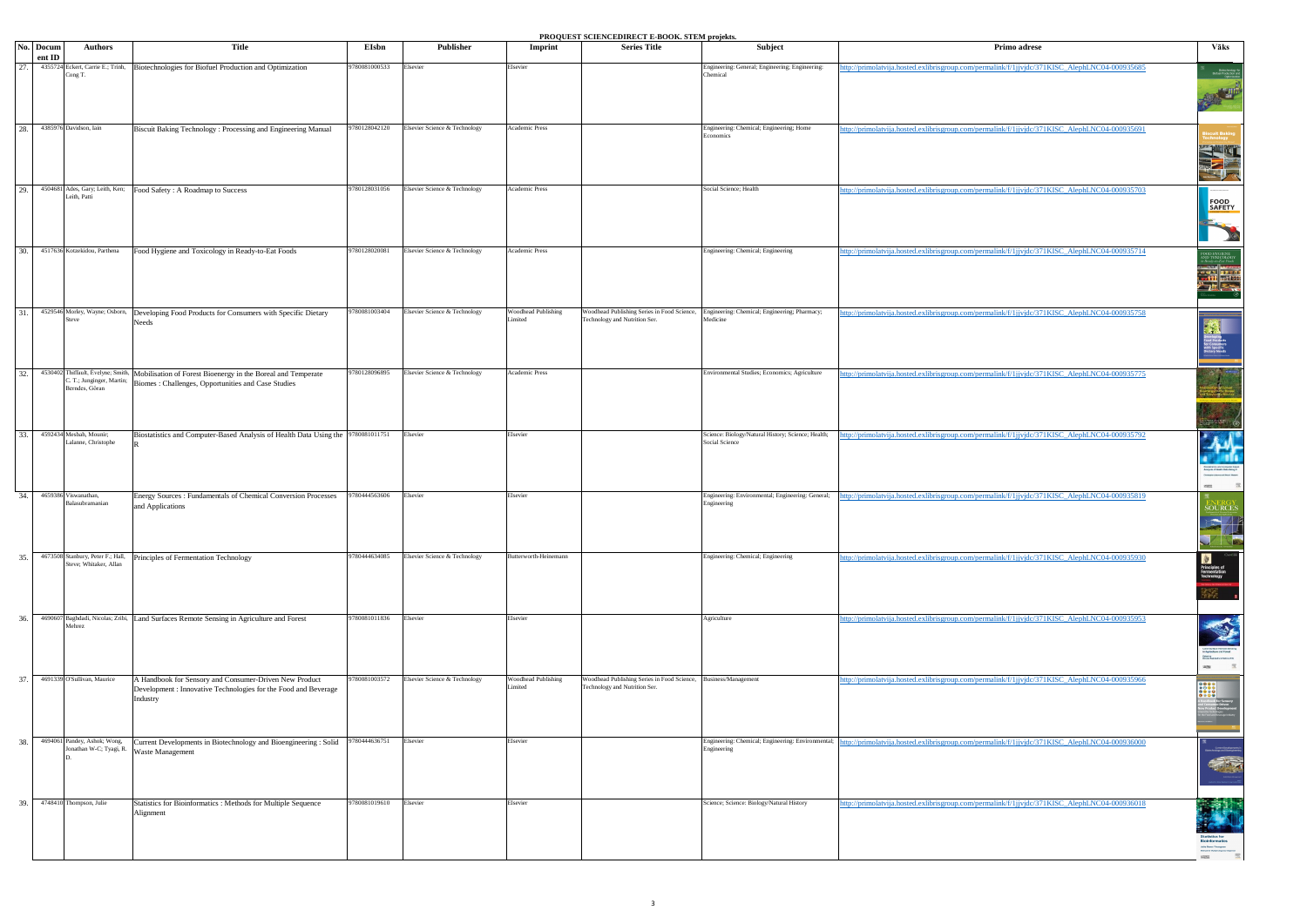|     |                     |                                                                                             |                                                                                                                                                      |               |                               |                                       | <b>PROQUEST SCIENCEDIRECT E-BOOK. STEM projekts.</b>                                                                    |                                                               |                                                                                                |                                                                                                                    |
|-----|---------------------|---------------------------------------------------------------------------------------------|------------------------------------------------------------------------------------------------------------------------------------------------------|---------------|-------------------------------|---------------------------------------|-------------------------------------------------------------------------------------------------------------------------|---------------------------------------------------------------|------------------------------------------------------------------------------------------------|--------------------------------------------------------------------------------------------------------------------|
|     | No. Docum<br>ent ID | <b>Authors</b>                                                                              | Title                                                                                                                                                | EIsbn         | Publisher                     | Imprint                               | <b>Series Title</b>                                                                                                     | Subject                                                       | Primo adrese                                                                                   | Vāks                                                                                                               |
| 40. |                     | 4774334 Bettinger, Pete; Boston,<br>Kevin; Siry, Jacek P.;<br>Grebner, Donald L.            | orest Management and Planning                                                                                                                        | 9780128097069 | Elsevier Science & Technology | Academic Press                        |                                                                                                                         | Agriculture                                                   | ttp://primolatvija.hosted.exlibrisgroup.com/permalink/f/1jjvjdc/371KISC_AlephLNC04-000936050   | Forest Managem<br>and Plann                                                                                        |
| 41. |                     | 4841643 Hutchings, Ian; Shipway,<br>Philip                                                  | Tribology: Friction and Wear of Engineering Materials                                                                                                | 9780081009512 | Elsevier Science & Technology | Butterworth-Heinemann                 |                                                                                                                         | Engineering; Engineering: Mechanical                          | http://primolatvija.hosted.exlibrisgroup.com/permalink/f/1jjvjdc/371KISC_AlephLNC04-000936102  | <b>TRIBOLOGY</b>                                                                                                   |
| 42. |                     | 4857262 Kim, Sang-Hoon                                                                      | Electric Motor Control: DC, AC, and BLDC Motors                                                                                                      | 9780128123195 | Elsevier Science & Technology | Elsevier Science &<br>Technology      |                                                                                                                         | Engineering: Electrical; Engineering: General;<br>Engineering | ttp://primolatvija.hosted.exlibrisgroup.com/permalink/f/13v39q/371KISC_AlephLNC04-000936114    | $\mathbf{a}^{\mathbf{y}}$<br>ECTRIC<br>IOTOR<br>ONTROL                                                             |
| 43. |                     | 4882533 Murty, P. S. R.                                                                     | <b>Electrical Power Systems</b>                                                                                                                      | 9780081012451 | Elsevier Science & Technology | Butterworth-Heinemann                 |                                                                                                                         | Engineering; Engineering: Electrical                          | ttp://primolatvija.hosted.exlibrisgroup.com/permalink/f/1jjvjdc/371KISC_AlephLNC04-000936163   | Systems<br>Systems<br>The Contract of Systems                                                                      |
| 44. |                     | 4882548 Legg, Roger                                                                         | Air Conditioning System Design                                                                                                                       | 9780081020913 | Elsevier Science & Technology | Butterworth-Heinemann                 |                                                                                                                         | Engineering: Construction; Engineering                        | http://primolatvija.hosted.exlibrisgroup.com/permalink/f/1jjvjdc/371KISC_AlephLNC04-000936168  | AIR CONDITIONING                                                                                                   |
| 45. |                     | 4915539 Gupta, Kapil; Laubscher,<br>Rolf F.; Jain, Neelesh<br>Kumar                         | Advanced Gear Manufacturing and Finishing: Classical and Modern<br>rocesses                                                                          | 9780128045060 | Elsevier Science & Technology | Academic Press                        |                                                                                                                         | Engineering: Mechanical; Engineering                          | http://primolatvija.hosted.exlibrisgroup.com/permalink/f/1jjvjdc/371KISC_AlephLNC04-000936203  | ADVANCED GEAR<br>MANUFACTURING<br>AND FINISHING<br>TEC                                                             |
| 46. |                     | 4926960 Thomas, Sabu; Jlassi,<br>Khouloud; Chehimi,<br>Mohamed M.                           | Clay-Polymer Nanocomposites                                                                                                                          | 9780323461610 | Elsevier                      | Elsevier                              |                                                                                                                         | Engineering: Civil; Engineering: General; Engineering         | ttp://primolatvija.hosted.exlibrisgroup.com/permalink/f/1jjvjdc/371KISC_AlephLNC04-000936213   | Clay-Polymer<br>Nanocomposites<br>Andréa (Marca)<br>Virtual<br>English (International M. Charles)<br>Saltos Thomas |
| 47. |                     | 5049550 Liberg, Olof; Wang, Eric;<br>Bergman, Johan; Sachs,<br>Joachim; Sundberg,<br>Marten | Cellular Internet of Things: Technologies, Standards and<br>Performance                                                                              | 9780128124598 | Elsevier Science & Technology | Academic Press                        |                                                                                                                         | Computer Science/IT                                           | ttp://primolatvija.hosted.exlibrisgroup.com/permalink/f/1jjvjdc/371KISC_AlephLNC04-000936242   | CELLULAR<br>INTERNET<br>OF THINGS<br>$\blacksquare \blacksquare \oslash$                                           |
| 48. |                     | 5104285 Munoz, Maria Angeles;<br>Zornoza, Raúl                                              | Soil Management and Climate Change : Effects on Organic Carbon, 9780128121290<br>Nitrogen Dynamics, and Greenhouse Gas Emissions                     |               | Elsevier Science & Technology | Academic Press                        |                                                                                                                         | Science: Physics; Agriculture; Science                        | http://primolatvija.hosted.exlibrisgroup.com/permalink/f/1jjvjdc/371KISC_AlephLNC04-000936253_ | Soil Management<br>a Climate Change<br>The Contractor                                                              |
| 49. |                     | 5106114 Ricke, Steven C.;<br>Atungulu, Griffiths G.;<br>Park, Si Hong; Rainwater<br>Chase   | Food and Feed Safety Systems and Analysis                                                                                                            | 9780128498880 | Elsevier Science & Technology | Academic Press                        |                                                                                                                         | Engineering: Chemical; Engineering                            | http://primolatvija.hosted.exlibrisgroup.com/permalink/f/1jjvjdc/371KISC_AlephLNC04-000936275  | FOOD AND FEED<br>SAFETY SYSTEMS<br>AND ANALYSIS                                                                    |
| 50. |                     | 5114133 Rogers, Lauren                                                                      | Sensory Panel Management : A Practical Handbook for Recruitment, 9780081011157<br>Training and Performance                                           |               | Elsevier Science & Technology | <b>Woodhead Publishing</b><br>imited  | Woodhead Publishing Series in Food Science, Engineering: Chemical; Engineering; Health<br>Technology and Nutrition Ser. |                                                               | ttp://primolatvija.hosted.exlibrisgroup.com/permalink/f/1jjvjdc/371KISC_AlephLNC04-000936288   |                                                                                                                    |
| 51. |                     | Cristina                                                                                    | 5118538 Cavicchi, Alessio; Santini, Case Studies in the Traditional Food Sector : A Volume in the<br>Consumer Science and Strategic Marketing Series | 9780081012604 | Elsevier Science & Technology | <b>Woodhead Publishing</b><br>Limited | Woodhead Publishing Series in Food Science, Economics; Business/Management<br>Technology and Nutrition Ser.             |                                                               | http://primolatvija.hosted.exlibrisgroup.com/permalink/f/1jjvjdc/371KISC_AlephLNC04-000936296  | Case Studies<br>In the Traditional<br>Food Sector<br>Instance in the Case<br>In Studies Management of              |
| 52. |                     | 5149434 Davies, E. R.                                                                       | Computer Vision : Theory, Algorithms, Practicalities                                                                                                 | 9780128095751 | Elsevier Science & Technology | Academic Press                        |                                                                                                                         | Computer Science/IT; Engineering: Civil;<br>Engineering       | http://primolatvija.hosted.exlibrisgroup.com/permalink/f/1v1j4mr/371KISC_AlephLNC04-000936334  | COMPUTER<br>VISION                                                                                                 |
| 53. |                     | 5548872 Kroemer Elbert, Katrin;<br>Kroemer, Henrike B.;<br>Kroemer Hoffman, Anne            | Ergonomics: How to Design for Ease and Efficiency                                                                                                    | 9780128132975 | Elsevier Science & Technology | Academic Press                        |                                                                                                                         | Engineering; Engineering: General; Engineering: Civil         | http://primolatvija.hosted.exlibrisgroup.com/permalink/f/1jjvjdc/371KISC_AlephLNC04-000936354  | Ergonomics<br>A                                                                                                    |

4